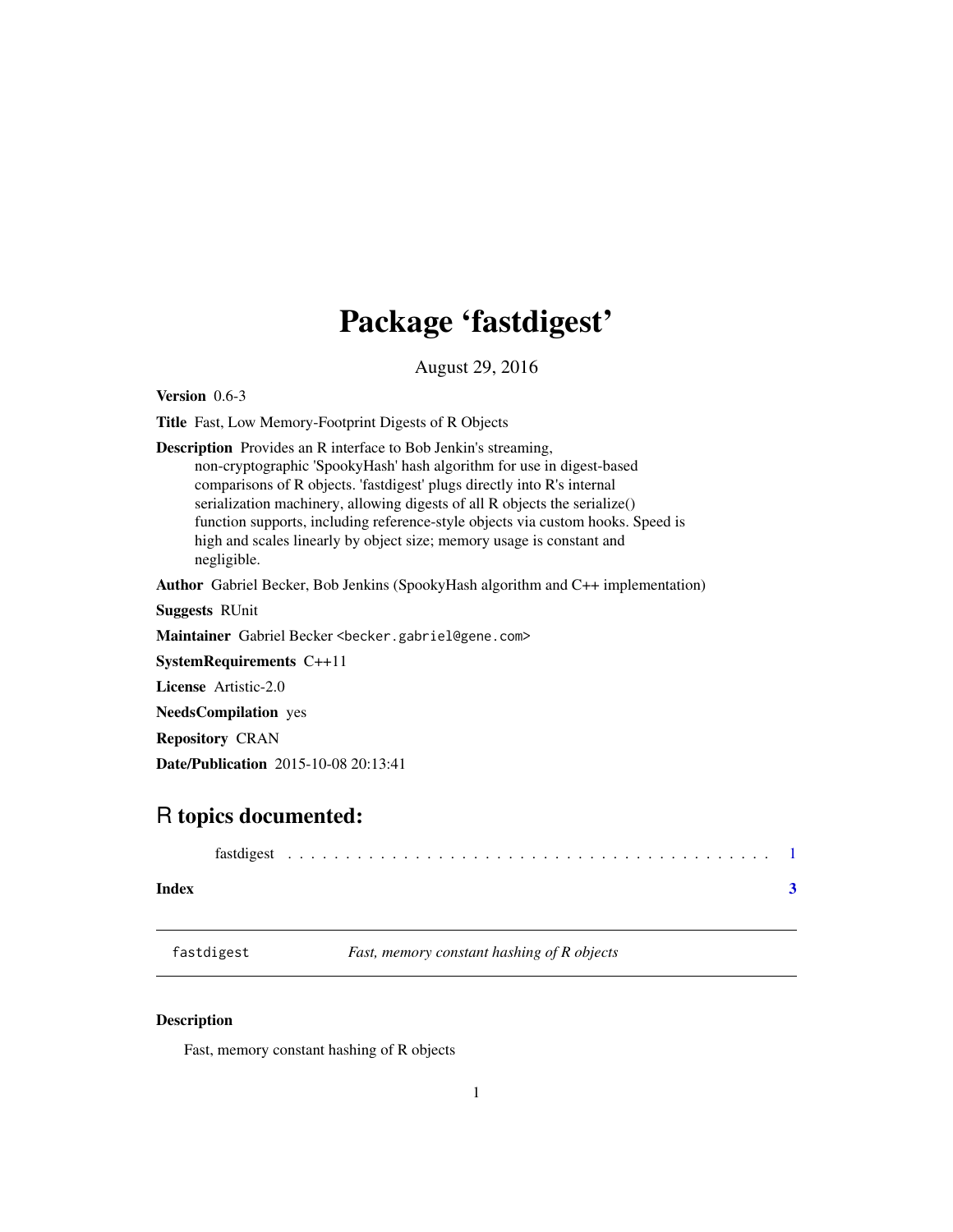#### <span id="page-1-0"></span>Usage

```
fastdigest(obj, ref_serializer = NULL)
```
#### Arguments

| obi | The object to generate a hash digest for                                          |
|-----|-----------------------------------------------------------------------------------|
|     | ref_serializer (optional) A serializer for reference-style objects, see serialize |

#### Details

obj will be hashed using R's internal serialization logic with a custom target which applies applying Jenkins' SpookyHash (v2) in a streaming fashion. This avoids (ever) copying the data out of the R object itself, providing both speed and memory constancy.

It also guarantees that the "representation" of the R object being hashed is the same as the serialized version would be, if created.

#### Author(s)

Gabriel Becker

#### References

Jenkins, B. (2012). SpookyHash: a 128-bit noncryptographic hash. http://burtleburtle.net/bob/hash/spooky.html.

#### See Also

[serialize](#page-0-1)

#### Examples

```
x = rnorm(100)h = fastdigest(x)y = x## force dup
y[100] = 1
h2 = fastdigest(y)identical(h, h2) #FALSE
y[100] = x[100]
h3 = fastdigest(y)
identical(h, h3) # TRUE
```